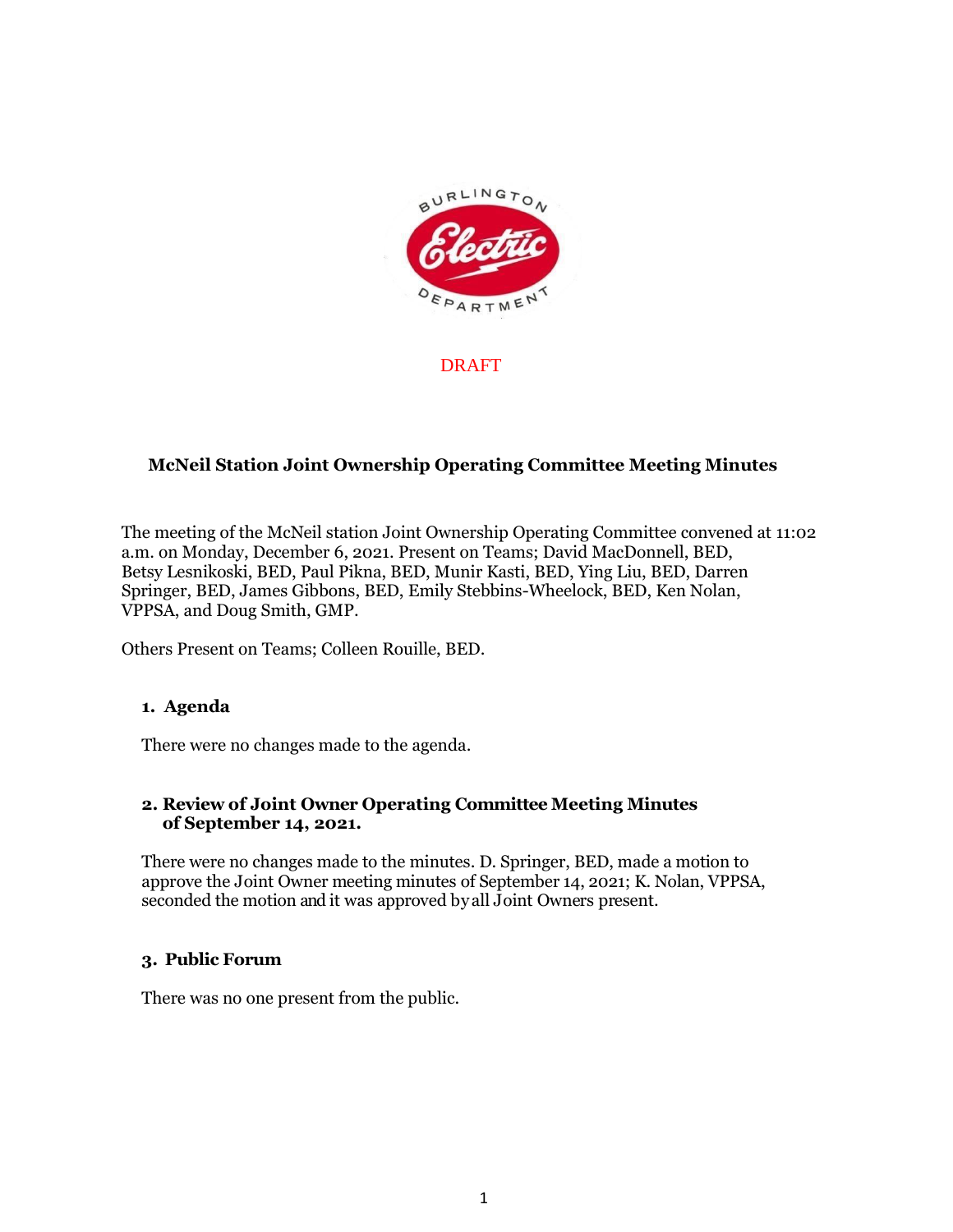### **4. Summary of Operating and Generating Reports for September, October, and November 2021.**

D. MacDonnell, BED, summarized the operating reports for the months of September, October, and November 2021. In September 2021, McNeil produced 11,587 MWH for a capacity factor of 32.2 percent. There were a few reductions and limitations during the month. There were some cooling water chemistry issues, a water wall tube leak, and some down precipitator wires. The railcar maintenance was done during the month of September. After six years of service, Auxiliary Operator Arthur Blakesley left McNeil. There were three job openings posted in September. Those included Generation Generalist, Auxiliary Operator and a Yardworker. In the month of October, McNeil produced 28,417 MWH for a capacity factor of 76.4 percent. There were a few reductions or limitations for the month. There was an east feed pump gasket problem, a broken precipitator wire, an ash conveyor coupling, the annual stack testing and an external transmission concern. Kyle Garcia accepted the Generation Generalist position. He has been working for BED for six years in the forestry department. In November 2021, McNeil produced 6,113 MWH for a capacity factor of 17 percent. McNeil has been building the wood inventory for the winter. The main reductions in November were an insurance upgrade project to the boiler feed pump, repair of the precipitator wires, a water wall tube leak, and a plugged ash hopper. A Yardworker, John Bent, was hired in November.

### **5. Fuel Procurement Update**

B. Lesnikoski, BED, updated the Joint Owners saying that the down time in November was spent building the wood supply. The winter price increase started November 1<sup>st</sup> instead of December 1<sup>st</sup> to give suppliers incentive to keep going. McNeil continues to bring five trains a week down from the Swanton wood yard to make sure that the McNeil yard is as full as possible. Right now, McNeil has 63,000 tons of wood in total inventory. There is close to 55,000 tons currently at the McNeil plant. The Swanton wood yard has the capacity to take more tons for the anticipation of running all winter. McNeil will run at around 3000 to 4000 per week deficit, but that will give the plant enough wood volume to run at least until the end of March. McNeil is encouraging the supplier to keep producing and bringing wood in, especially when the ground freezes. B. Lesnikoski, BED, continued by giving an update on the railcars. She is working with the railroad to try out two sample bottom unloading coal cars that would help with the safety aspect of unloading the train. Right now, opening the car doors is the most difficult part of unloading the train and the most dangerous. The new cars have a button that opens the door to drop the load of wood. The railroad is letting McNeil use the two cars for free for two months. McNeil is paying the cost of transport from Kentucky to Burlington, but the trial is at no cost. If these railcars work as well as hoped, they will be available for purchase along with other cars if McNeil is interested. The railcars will be here during the worst winter conditions so that will be a good test to see how well they work. They are expected to arrive within the next couple of weeks. The original wood cars are at the end of their life by the year 2033 because they only have a fifty-year life span. Some of the cars that were purchased more recently will time out much sooner because they are older cars. These have the more difficult doors to open. Since the price of scrap metal is up, McNeil may be able to scrap some of the old cars to recoup some of the cost.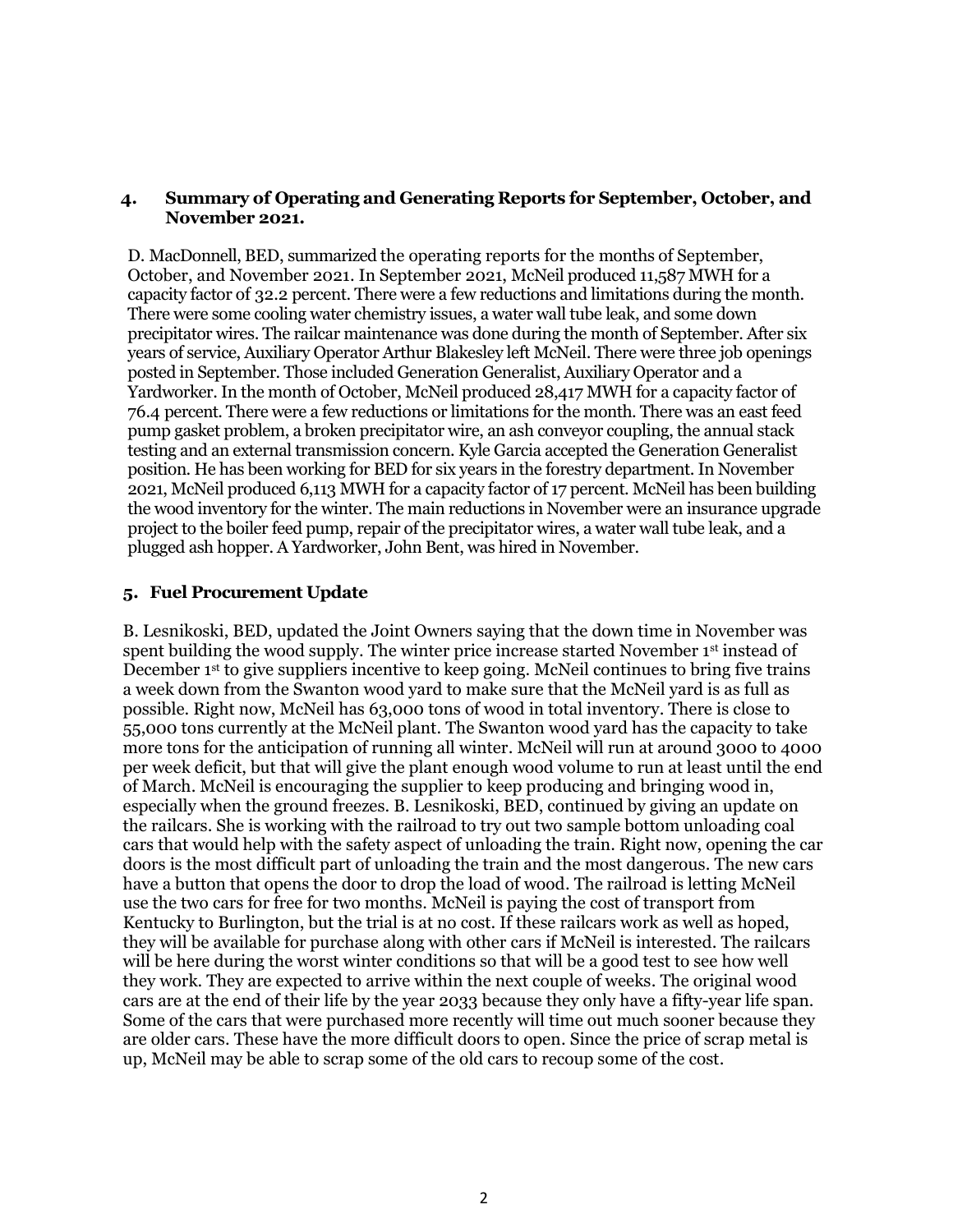## **6. Financial Review**

Y. Liu, BED, said that she would be reviewing the McNeil October 31, 2021, calendar yearto-date, after expenses, against the budget. The total McNeil expenses on the calendar yearto-date budget through October 31, 2021, was \$21,219,031. The year-to-date budget was underspent by \$1,211,289. The total generation expense had a favorable variance of \$1,804,782. Fuel expense had a favorable variance of \$444,700. The boiler plant maintenance expense had a favorable variance of \$599,969. Total A&G expenses had a favorable variance of \$218,786. This was offset by an unfavorable variance of \$788,417 for loss on disposition of plant assets. This is related to the retirement of plant equipment such as the economizer and precipitators.

# **7. McNeil Operating Statement**

Y. Liu, BED, presented the McNeil Operating Statement with McNeil revenue and expense for fiscal year to date through October 31, 2021. Also included is calendar year to date through October 31, 2021. In the October fiscal year to date 2022 numbers, the total generation megawatt was 90,542 compared to October 31, 2020, fiscal year 2021 total generation megawatt hours of 61,522. In the October fiscal year to date 2022 numbers, the total revenue was \$8,811,235 compared to \$5,392,656 in the October fiscal year 2021 number. REC revenue was not included. Revenue in fiscal year 2022 is up by \$3,418,580. The total fuel expenses were \$5,697,125 in fiscal year 2022 compared to \$4,681,542 in fiscal year 2021. Fuel expense increased by \$715,583 in fiscal year 2022. The total other expenses including depreciation were \$3,320,241 in fiscal year 2022 compared to \$3,400,385 in fiscal year 2021. The net loss in fiscal year 2022 was \$206,130 compared to 2,989,271 in fiscal year 2021. The notable item was the higher maintenance expense in fiscal year 2021 due to the annual outage in September 2021. The bottom line as of October 31, 2021, improved due to increased revenue.

In the October 31, 2021, calendar year to date numbers, McNeil generated 526,000 megawatt hours compared to 529,145 megawatt hours in the October 31, 2020, calendar year number. The total revenue in the October 31, 2021, calendar year to date number was \$20,057,330 compared to \$13,443,308 in the October 31, 2020, numbers. The revenue was up \$6,614,023 in calendar year 2021. In the October 31, 2021, calendar year to date numbers, the total fuel expense was \$13,305,070 compared to \$11,051,768 in calendar year 2020. The higher fuel expense was driven by the increase in production in the current year. In the October 31, 2021, calendar year to date numbers, the total other expense was \$9,244,751 compared to \$8,744,793 in 2020. Operating expenses were up and offset by lower maintenance expense. A&G expense, property tax and retirement of plant assets were higher as well. The October 31, 2021, calendar year to date net loss was (\$2,492,491) compared to a net loss of (\$6,353,253) in calendar year 2020. In fiscal year 2022, the property tax was up by 163,000 because of the City of Burlington property tax reappraisal. The appraised value of the McNeil station went from \$48,000, 000 to \$74,600,000. The appraised value went up by fifty-five percent. Y. Lui, BED, said that there has not been an appraisal in a long time. K. Nolan, VPPSA, asked D. Springer, BED, to look into why this went up so much and if this is consistent with the value of other commercial properties and similar plants.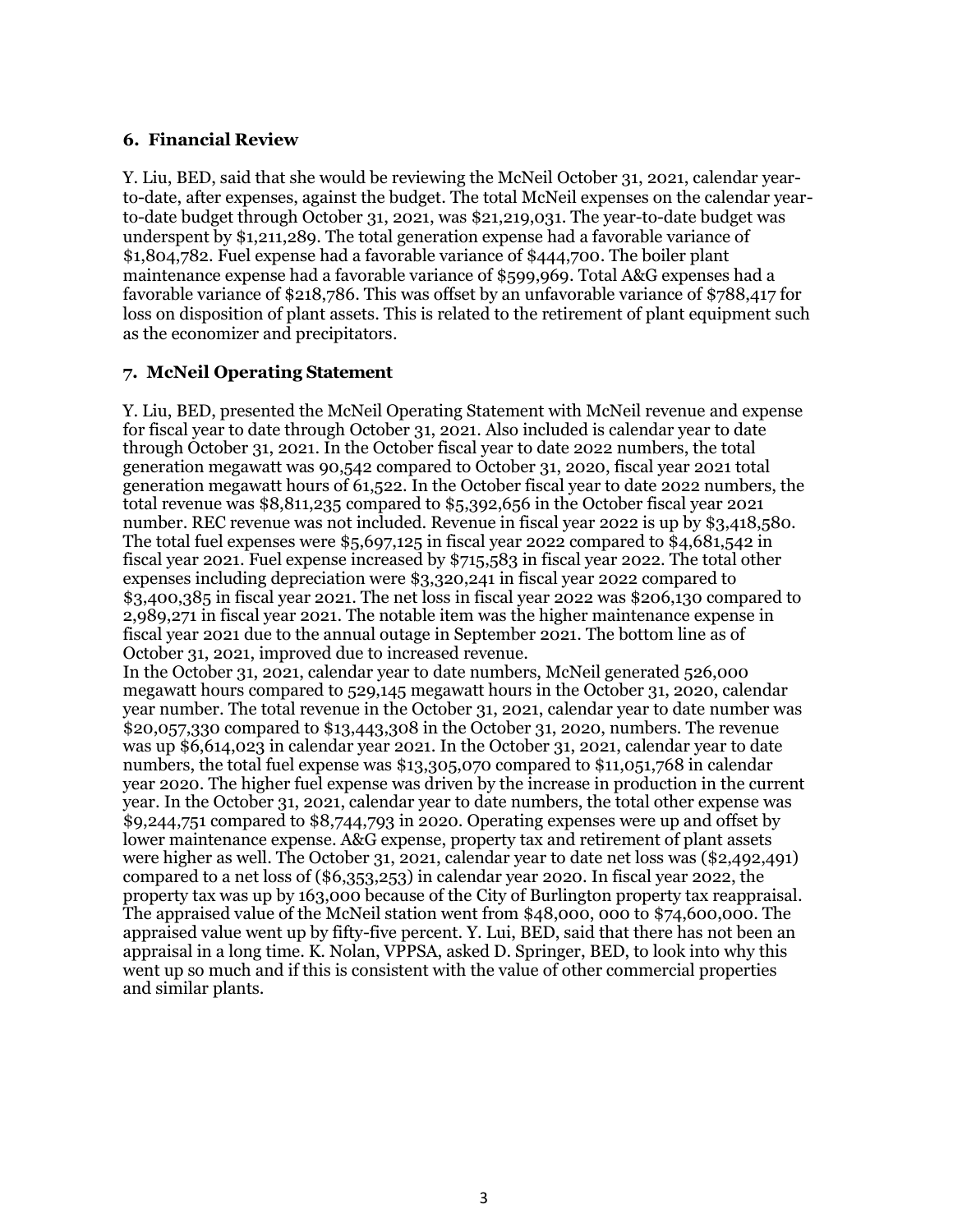# **8. Calendar Year 2022 Budget Approval (D. MacDonnell**

The draft calendar 2022 expense budget is \$28,531,577 compared to \$27,155,763 in calendar year 2021. The calendar year 2022 budget is \$1,365,814 more than the 2021 budget. This increase can be explained by an increase in the fuel expense budget of \$584,812. In calendar year 2021, the wood tons were budgeted for 419,000 tons at a price per ton of \$27.85 for an annual average. In the calendar year 2022, the wood tons budgeted 420,000 tons with a price per ton average of \$28.00 per ton to accommodate the current wood chip market. The remaining expense budget increase of \$781,002 is due to the rising cost of materials and labor, the planned calendar year 2022 overhaul and the rising property taxes. The capital budget for calendar year 2022 is \$2,061,391 compared to calendar year 2021 of \$1,552,328 for a difference of \$509,063. The main reason for the increase in our capital budget is McNeil did not have an annual overhaul in calendar year 2021 due to Covid. McNeil last had an overhaul in September of 2020. The next overhaul is approved by ISO New England, starting April 23, 2022. K. Nolan, VPPSA, noted that this increase was difficult to get approved through his board and noticed the increase in the fuel budget. D. Smith, GMP, asked what the main increase in property tax and insurance was. Y. Liu, BED, said that the property tax increase happened in the fiscal year and because that increase is carried through to the calendar year 2022 budget, the increase shows for the entire year. The insurance increase is the updated coverage of \$40,000 for the calendar year. The insurance rates were looked at and updated in November 2021 and were kept flat for the upcoming fiscal year so next year should be stable. This is in part due to the recommendations that were followed and completed by the McNeil team to keep the insurance costs down. K. Nolan. VPPSA, made a motion to approve the calendar year 2022 McNeil budget; D. Springer, BED, seconded the motion.

# **9. BED – G.M. Update**

D. Springer, BED, began by telling the Joint Owners about what is happening with District Energy. There are some meetings coming up in the next few weeks with University of Vermont and The University of Vermont Medical Center. Burlington Electric is trying to wrap up the phase three feasibility work that has been happening for a period of time now. D. Springer, BED, hopes to conclude this work in the first few months of the new year and have a decision to proceed or not with this project.

D. Springer, BED, also updated the Joint Owners that there was an item at the Vermont Climate Council that was looking at biomass energy broadly which may have had some negative implications for Burlington Electric/McNeil. That item was tabled and there may be some potential further discussion on biomass within the climate council at a later date. As part of a follow up on that, D. Springer, BED, is reaching out to a couple of independent and reputable firms that do energy analysis to see if we could get a better and more realistic accounting of some of the carbon values and benefits from the McNeil plant specifically. There was a little bit of this type of analysis in the independent report on the economics of the plant that was prepared for the BED IRP in 2020, but he thinks that there is additional information to capture with the sustainable harvesting. The carbon stocks in the areas we harvest have increased since we started harvesting in the 1980's. There is a story to tell, and if we can get something written to show the value of the McNeil plant, then it will help. D. Springer, BED, said that this will not be a joint cost with the Joint Owners.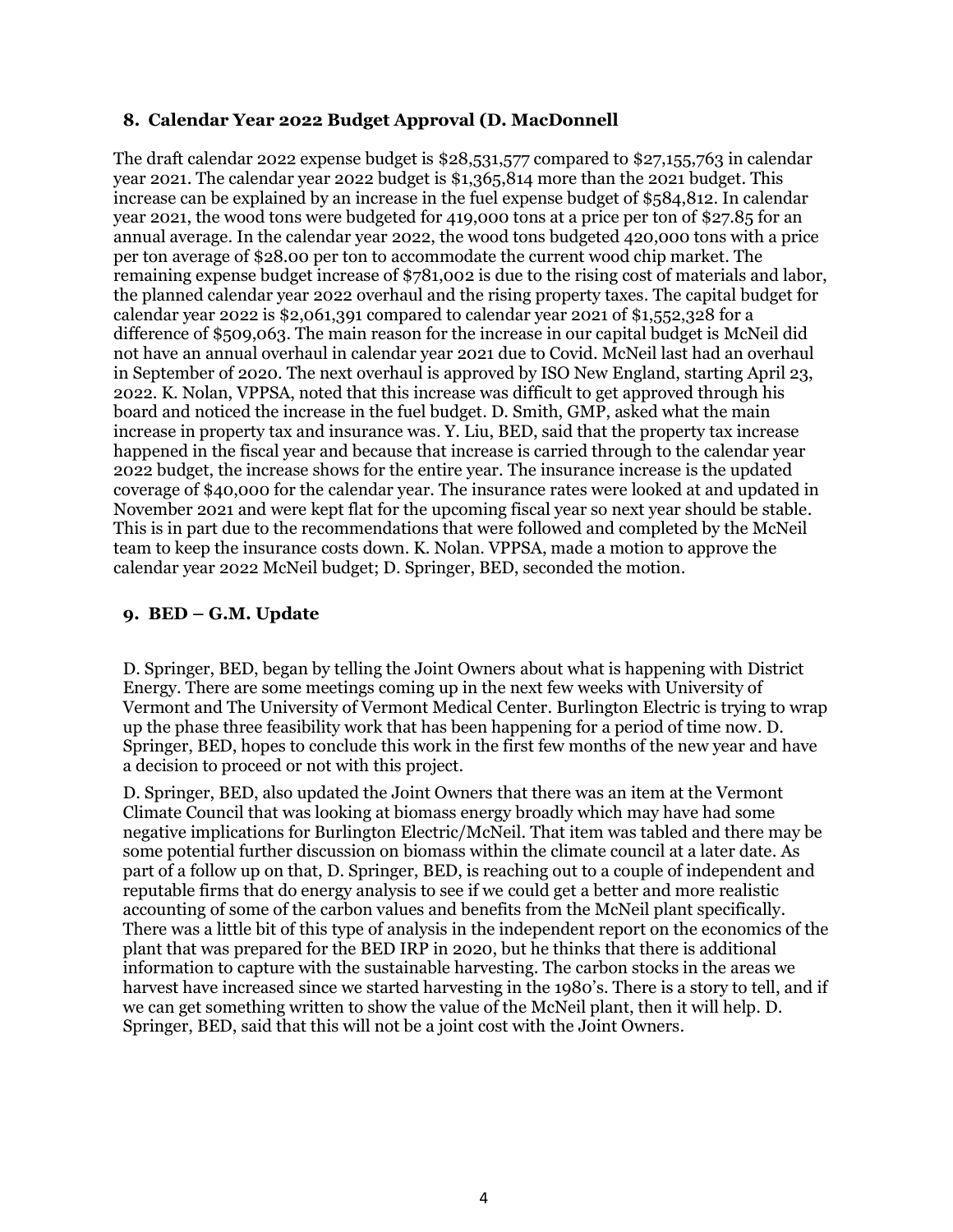M. Kasti, BED, then talked about the reorganization at the McNeil Plant. There are position and reporting structure changes that provide more operational management and backup for the Shift Supervisors as well as the Winooski One Power Plant Technician. This will also relieve the Senior Generation Engineer from management responsibility so that person can focus on engineering functions and project management rather than spending their time on supervising and overseeing the operation as well as the maintenance of the plant. The workload for the Senior Generation Engineer was too much for one person to manage giving no time for them to do engineering work. The feedback given from the plant was that we needed someone to do engineering work only. After discussions with the directors at the plant and the employee impacted, the vacant Shift Supervisor position was changed to the Supervisor of Operations. This position will oversee the Shift Supervisors, Supervisor of Plant Maintenance, and the Winooski One Power Plant Technician. The Senior Plant engineer will only perform engineering work and project management at the plant. This change was approved by the Board of Finance at the November 8th meeting and the resolution was signed on November 15th.

### **10. Plans Status, Operating/Maintenance Concerns**

D. MacDonnell, BED, thanked B. Lesnikoski, BED, and her team saying that they have prepared McNeil well with the wood supply for the upcoming winter. His concern is to get the plant online and operate it safely for the winter months. He also said we are still concerned with Covid at the plant and keeping the employees safe so they can operate the plant safely. The City of Burlington has issued a mask policy that says any outsider who enters a city building needs to wear a mask. P. Pikna, BED, told the Joint Owners about the precipitator wire update and the insurance feed pump project. He said that there are plates and wires in the electrostatic precipitator, and he showed a hook that the wires hang from that is supposed to have a 35-foot wire on the bottom. The wires in the electric system that charges flu gas particulate, so we do not have black smoke through the stack, were failing. Once the particulate gets charged and knocked out of the flu gas stream, the wires were falling across the high voltage frames and shorting us out. P. Pikna, BED said that is why the McNeil RSCR was plugging up and we historically have not had issues of that nature because of precipitator failures. Additionally, the plant was struggling during start-ups with wires failing once the ID and FD fans were turned on which caused days of delays. During the last start-up, the precipitator held up, although the plant had a forced outage after the plant was running. This job was intended for the April outage, but it was done early to solve the start-up issues. There are eight mechanical fields in the precipitator and all wires were replaced in one mechanical field. Wires cannot be too close to plates so a hundred percent of the wires were replaced that could have been replaced. If there was warpage or fires that occurred that effected the integrity of the plates, those wires were not hung because it would short out the precipitator. The failures were located in the one mechanical field and all of those wires were removed. There were 990 wires that were changed out in that one field even though it was not a one for one wire exchange.

P. Pikna, BED, then talked about the insurance boiler feed pump project. This project was completed in November. There were some start-up issues related to a 4160 MCC that came in and had some defective components that held us back. The project was completed from an insurance REC perspective, meaning we had to have one boiler feed pump able to operate on a different power source. That happened one day after our insurance policy renewal was initiated so it is not clear if that was a significant issue for the Insurance team. Both of the two boiler feed pumps can operate on two diverse sources of power, one being the BED feed and one GMP feed. It takes one boiler feed pump to operate the plant. It was a big project that was completed successfully by the McNeil team.

P. Pikna, BED, said that there is a draft triennial engineers report that will be ready for the next Joint Owners meeting.